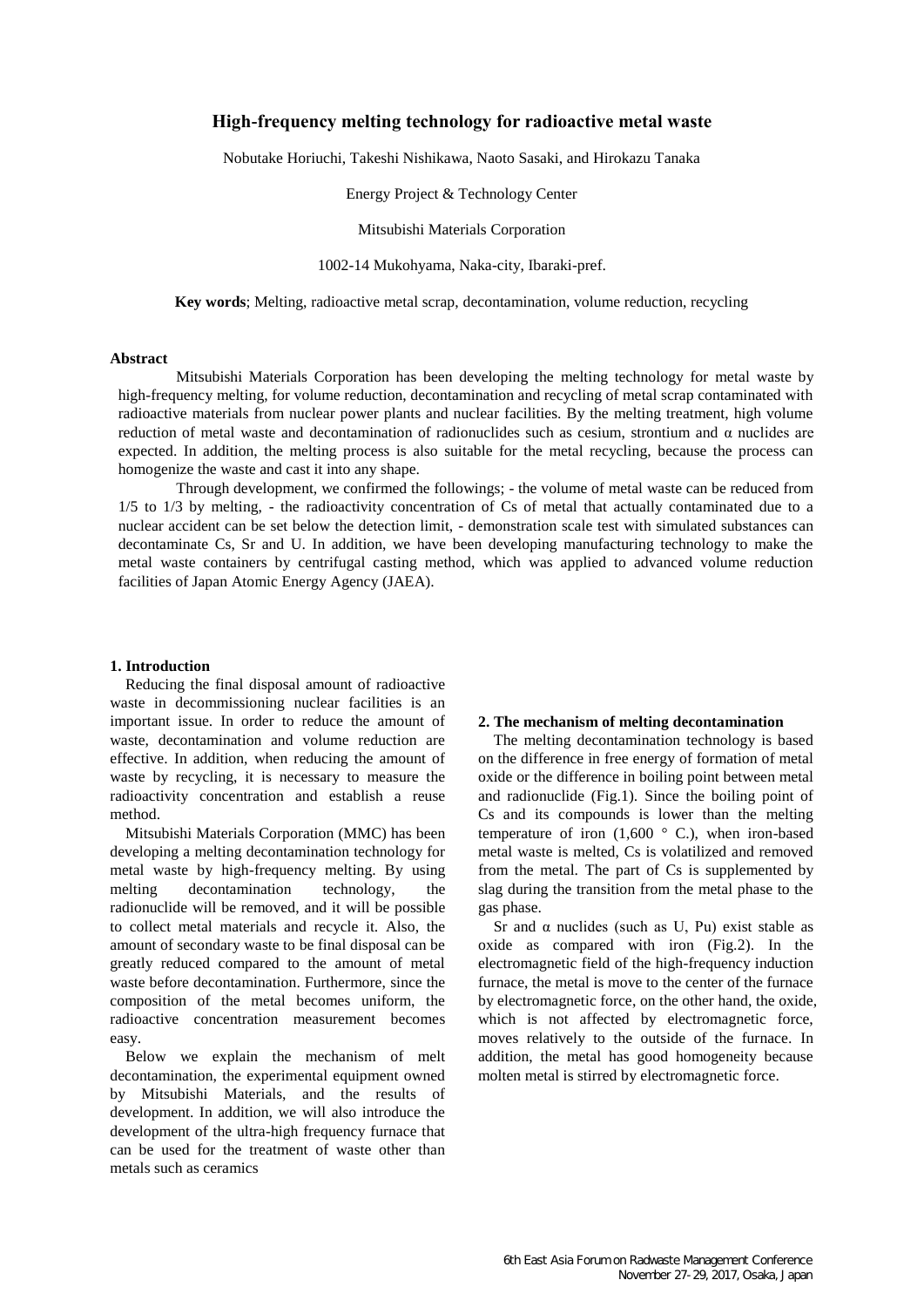

Because Cs has a low boiling point (678deg-C), it moves from metal to gas phase. Some are caught by slag. Sr and U, Pu are more stable as oxide than iron, so that they become a part of slag.

Fig.1 Image of nuclide behavior in high frequency induction furnace



Fig.2 Free energy of formation of metal oxide \*The Japan Society of Thermometry Calculated by thermodynamic data calculation software "MALT2"



Fig.3 Image of oxide behavior in high frequency induction furnace.

## **3. Experimental apparatus and facilities**

facilities

MMC owns three experimental furnaces (Table 1). One is a basic test apparatus that measures material balance and mass transfer rate in a small test furnace (capacity: 1kg-Fe, U available). The other two are for demonstration tests and the applicability of melt decontamination on a real scale was confirmed.

Table 1 Specs of the experimental apparatus and

|                        | No.1                                    | No.2                             | No.3                                                    |
|------------------------|-----------------------------------------|----------------------------------|---------------------------------------------------------|
| Heating<br>Method      | High frequency induction heating        |                                  |                                                         |
| Capacity<br>(For Iron) | 1kg                                     | 1 <sub>ton</sub>                 | 430kg                                                   |
| <b>Input Power</b>     | 30kW                                    | 600kW                            | 250kW                                                   |
| Frequency              | 3kHz                                    | 500Hz                            | 1kHz                                                    |
| <b>Furnace Size</b>    | $\phi$ 60 $\times$<br>150 <sub>mm</sub> | $\phi$ 490 $\times$<br>$900$ mm  | upper $\phi$ 722<br>bottom $\phi$ 400<br>$\times$ 600mm |
| Remark                 | U available                             | Using<br>simulated<br>substances | U available                                             |
| Fig.                   | Filg.4                                  | Fig.5                            | Fig.6                                                   |



Fig.4 Overview of No. 1 basic test apparatus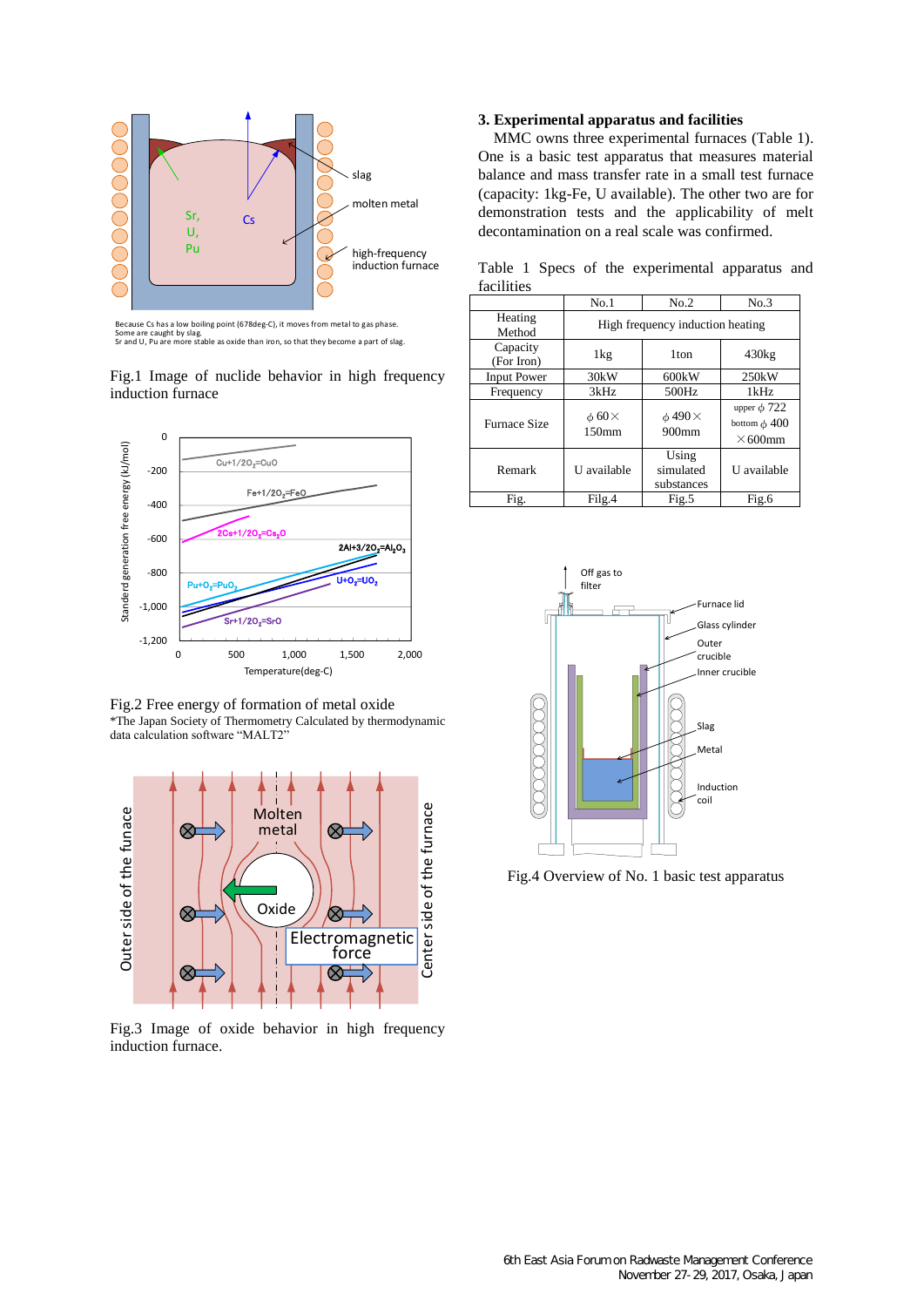

Fig.5 No.2 demonstration scale furnace (Capacity: 1ton-Fe/batch)



Fig.6 No.3 engineering scale furnace (Capacity: 430kg-Fe/batch)

### **4. Development Results**

# **4-1 Volume reduction**

Because of the wide variety of shapes of metal waste, when metal waste is put into a disposal container as it is, many useless voids are formed. On the other hand, when the metal waste is melt-processed, unnecessary voids can be eliminated since the metal is made into a uniform ingot.It was confirmed by the test that the volume of metal waste can be reduced from about 1/5 to 1/3. Furthermore, we confirmed that the amount of secondary waste such as refractories, slag, filters, etc. generated by the melting process is about 5% of the treated material [1].

# **4-2. Decontamination of Cs and Sr**

Due to the accident at Fukushima Daiichi Nuclear Power Station, a large amount of radioactive substance, Cs, Sr, etc. was released into the atmosphere. For this reason, a large amount of metallic rubble contaminated with radioactive Cs and Sr has been generated, and their decontamination and reduction has become a subject. Therefore, we confirmed the

decontamination effect of radioactive Cs and Sr by melting.

Melting decontamination test using real metal waste contaminated with radioactive Cs caused by the accident was carried out using our No. 1 basic test furnace. As a result, it was confirmed that real metal waste can be decontaminated to less than the detection limit (0.2Bq/kg) even when the metal is contaminated with soil contaminated with Cs  $(Table2)^{[2]}$ .

To understand the behavior of Cs and Sr, melting decontamination test using stable nuclides of Cs and Sr were carried out (Fig.7). As a result, we confirmed the followings. 1) It is possible to decontaminate Cs and Sr from the metal, 2) As the added amount of the slag material increases, the amount of migration of Cs and Sr to the slag increases, 3) Since Cs and Sr concentrations in the ingot could be confirmed with representative sample, radioactivity concentration of metal after melting process can also be measured by representative sample measurement.

To confirm those phenomenon in the demonstration scale, we carried out the test using No.2 demonstration scale furnace (Fig.8). As a result, it was confirmed that there is no difference between basic test and demonstration test on decontamination performance and uniformity by representative sample (Table 3).

Table 2. Results of melting decontamination test using real metal waste contaminated with fall-out radioactive Cs

|               |             | Radio Activity[Bq/kg] |        |
|---------------|-------------|-----------------------|--------|
|               |             | Run1                  | Run2   |
| <b>Before</b> | Metal Scrap | 5.6                   | 5.6    |
|               | Soil        |                       | 10,500 |
| After         | Ingot       |                       |        |

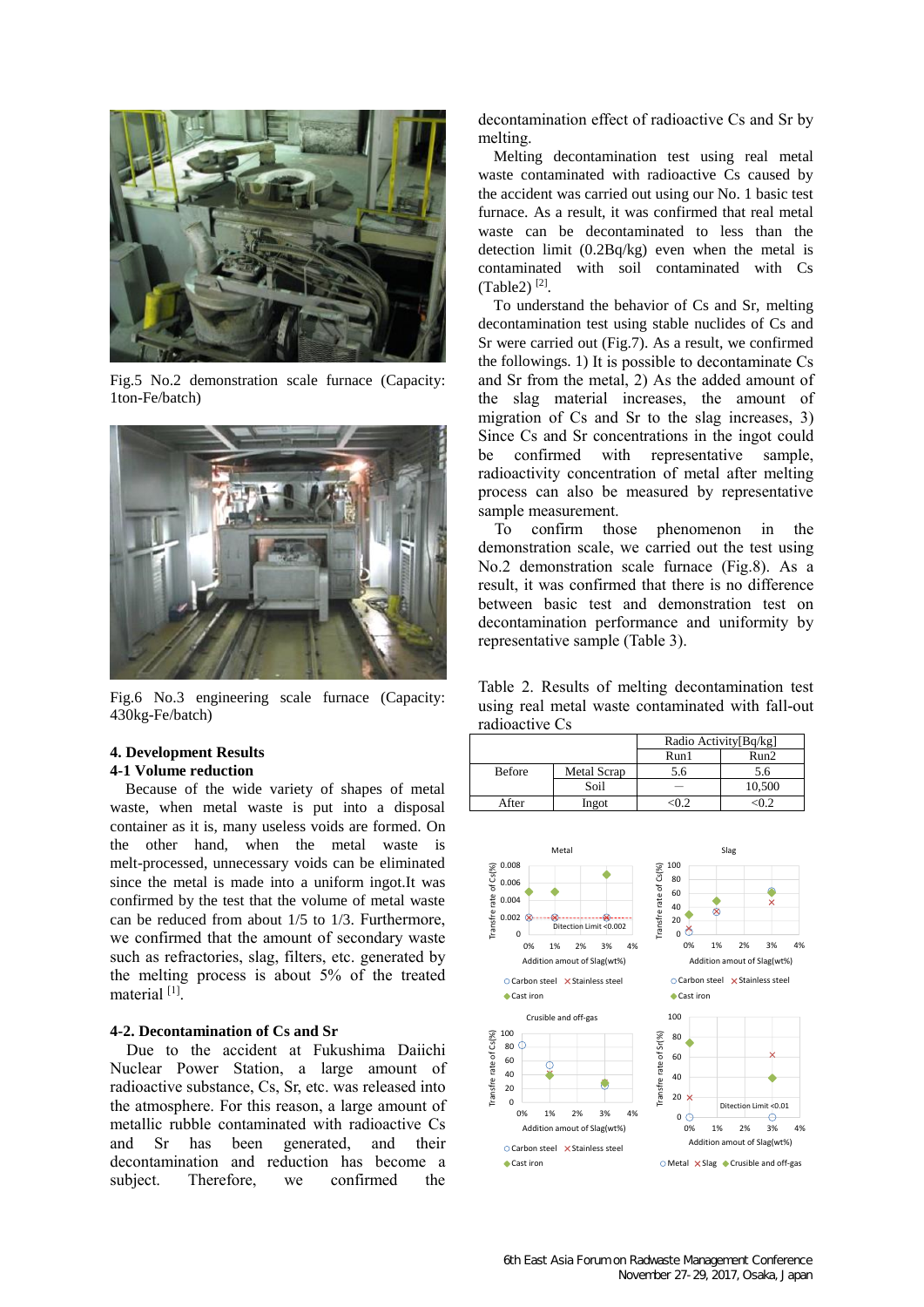#### Fig.7 Behavior of Cs and Sr in the basic test.

Table 3. Concentration of Cs and Sr in the demonstration scale test.

|               |                       | Concentration<br>ppm |      |
|---------------|-----------------------|----------------------|------|
|               |                       | Сs                   |      |
| <b>Before</b> | Simulated Sample      | 501                  | 500  |
|               | Ingot 1               | < 0.02               | <∪.1 |
| After         | Ingot 2               | < 0.02               | <0.1 |
|               | Representative sample | 04                   |      |

Lower detection limit: Cs 0.02ppm, Sr 0.01ppm



Fig.8 Implementation status of demonstration scale test (casting)

#### **4-3 Decontamination of U**

In nuclear fuel cycle facilities such as nuclear fuel processing facilities, a large amount of metal waste contaminated with U is generated. We confirmed the applicability of melt decontamination to metals contaminated with U.

To know the behavior of U, we carried out engineering scale test using No.3 engineering scale furnace (U available)  $^{[3], [4]}$ . As a result, the followings were confirmed (Table 4). 1) The uranium concentration in the metal can be reduced to several ppm or less, in terms of natural  $U \le 0.1$ Bq/g by melt decontamination. 2) U concentration measurement is possible with representative sample. 3) The metal after treatment has a uniform composition.

Table 4, Concentration of U in the engineering scale test.

|               |                       | Concentration of<br>[ppm] |       |
|---------------|-----------------------|---------------------------|-------|
|               |                       | Run1                      | Run2  |
| <b>Before</b> | Simulated Sample      | 1,000                     | 1,000 |
| After         | Ingot 1               | 1.5                       | 2.3   |
|               | Ingot 2               | 2.1                       | 2.3   |
|               | Ingot 3               | 1.4                       | 4.6   |
|               | Representative sample | 13                        | 32    |

Lower detection limit: U 0.5ppm

# **4-4 Recycle technology and deployment to actual facility**

In order to promote recycling, it is necessary to create a method of reusing metals. In the case of recycling metal contaminated by activation, it is not possible to decontaminate radionuclides such as Co - 60 by melt decontamination, so that the treated metal needs limited reuse in nuclear facilities.

Therefore, we have been developing technology to manufacture metal waste containers by centrifugal casting method, because this method has few secondary waste, is easy to manufacture, and is suitable for remote operation. By using the centrifugal casting method, it is possible to manufacture a cylindrical container without a core mold. It was adopted for advanced volume reduction facilities (AVRF) of JAEA. A part of AVRF, the melting furnace and related facilities were designed and built by the MMC group.

If metal waste is made into ingots, they can be processed into various products later. Melting technology may be effective as a means to reduce and recycle radioactive metal waste generated at nuclear facilities such as TEPCO's Fukushima Daiichi NPP.



Fig.9 Metal Container made by centrifugal casting method

## **5. Development of Ultra-high frequency induction furnace.**

In a high frequency induction furnace, since only the metal is heated, it is not possible to make miscellaneous solid waste that contained nonmetals such as concrete and glass by direct induction heating. Therefore, we developed an ultra-high frequency furnace that can directly heat melt of miscellaneous solid waste by induction heating. The developed furnace uses an induction frequency of about 100 kHz (Fig. 10).

As a result of melting several sample mixed with carbon steel and glass using a ultra-high frequency furnace, we confirmed that it is possible